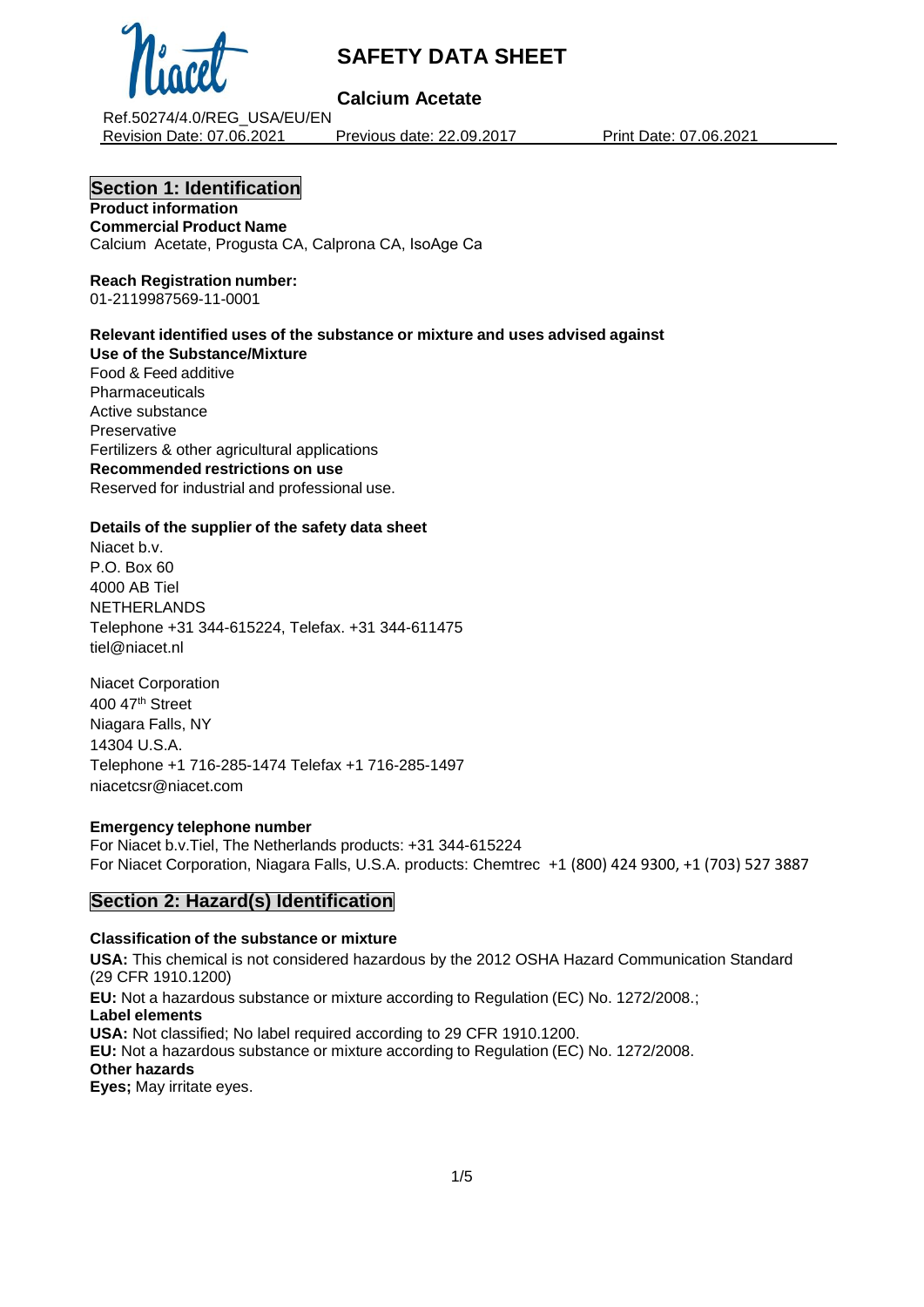

## **Calcium Acetate**

Ref.50274/4.0/REG\_USA/EU/EN Revision Date: 07.06.2021 Previous date: 22.09.2017 Print Date: 07.06.2021

## **Section 3: Composition/Information on Ingredients**

## **Substances :**

Calcium acetate : CAS 62-54-4 EINECS 200-540-9

## **Section 4: First-Aid Measures**

**Description of first aid measures Inhalation** Remove to fresh air. Keep patient warm and at rest. In case of feeling unwell consult a physician. **Skin contact** Rinse with water. **Eye contact** Rinse with plenty of water. If symptoms persist, call a physician. **Ingestion** Rinse mouth with water. Obtain medical attention.

**Most important symptoms and effects, both acute and delayed** Symptoms : May cause eve irritation.

**Indication of immediate medical attention and special treatment needed, if necessary** Treatment : No information available.

## **Section 5: Fire-Fighting Measures**

### **Extinguishing media**

Water spray, Foam, Dry Chemical or Carbon dioxide (CO2) Unsuitable extinguishing media: None **Special hazards arising from the substance or mixture** No hazards to be specially mentioned. **Special protective actions for fire-fighters** Standard equipment for firefighting. **Specific methods** The product is flammable but not readily ignited.

## **Section 6: Accidental Release Measures**

**Personal precautions, protective equipment and emergency procedures** Use personal protective equipment. For personal protection see section 8. **Environmental precautions** Try to prevent the material from entering drains or water courses. **Methods and materials for containment and cleaning up** Sweep up and shovel into suitable containers for disposal. Smaller spills can be flushed away with plenty of water to remove the product.

#### **Section 7: Handling and Storage**

#### **Precautions for safe handling**

Keep container closed when not in use. Avoid contact with skin, eyes and clothing. Ensure adequate ventilation.

#### **Conditions for safe storage, including any incompatibilities**

Keep tightly closed in a dry and cool place. Store in original container. Materials to avoid: no data available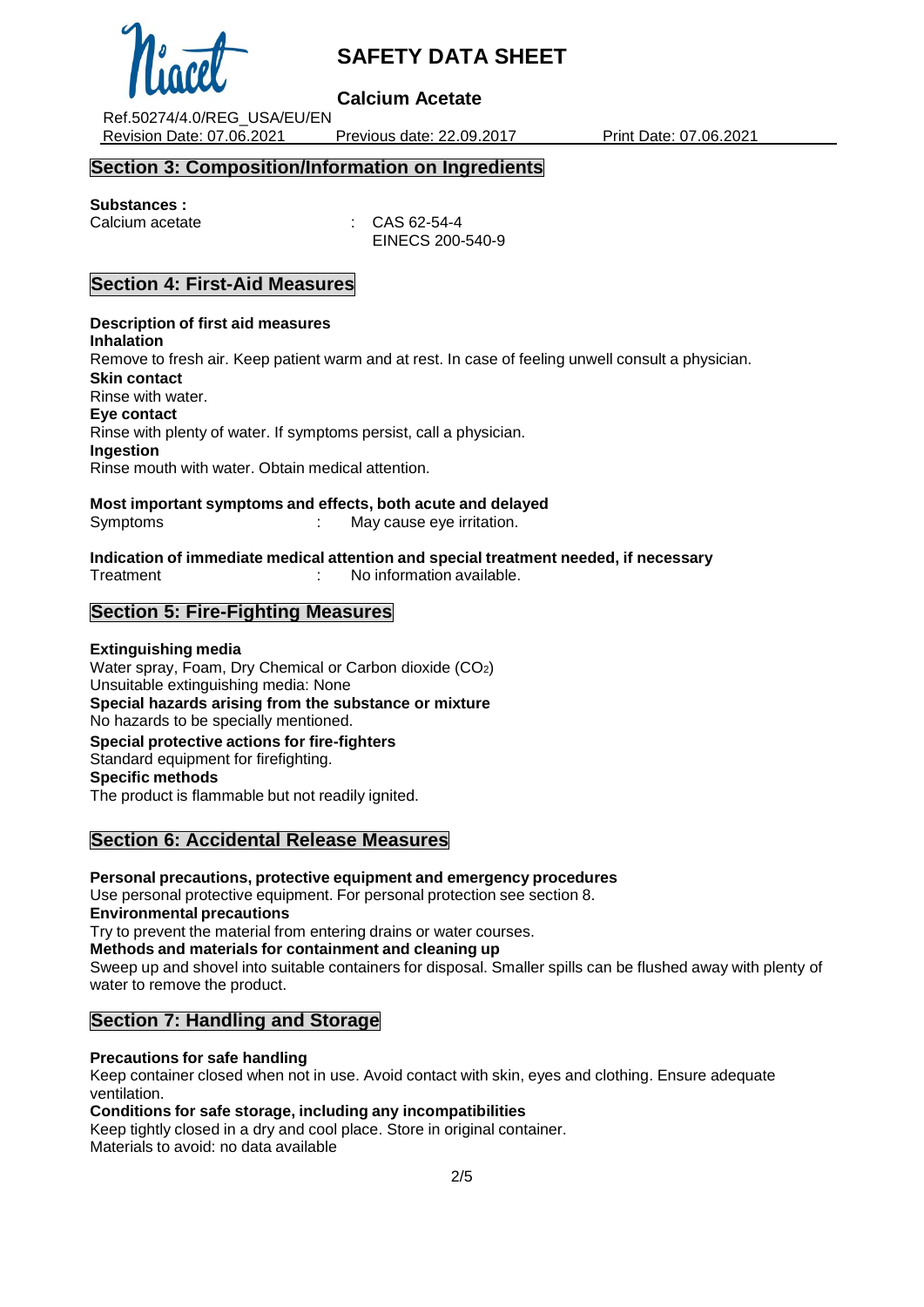

**Calcium Acetate**

Ref.50274/4.0/REG\_USA/EU/EN Revision Date: 07.06.2021 Previous date: 22.09.2017 Print Date: 07.06.2021

**Specific end uses**

Food additive, Preservative, Pharmaceutical, Active substance, Fertilizer.

## **Section 8: Exposure Controls/Personal Protection**

**Exposure Limit Values** No Limits set **Exposure controls Appropriate engineering controls** Handle in accordance with good industrial hygiene and safety practice. In case of insufficient ventilation, wear suitable respiratory equipment. **Individual protection measures, such as personal protective equipment Hand protection** Glove material: PVC Glove material: Rubber gloves **Eye protection** Tightly fitting safety goggles. **Skin and body protection**

Work clothing. **Respiratory protection** Respirator must be worn if exposed to dust.

## **Section 9: Physical and Chemical Properties**

Appearance (physical state, color, etc.): white solid, powder, granules Odor: odorless Odor threshold: No information available pH: 7-8 (1% w/w) Melting point/freezing point: No information available Initial boiling point and boiling range: No information available Flash point: No information available Evaporation rate: No information available Flammability (solid, gas): No information available Upper/lower flammability or explosive limits: No data available Vapor pressure: No information available Vapor density: No information available Relative density:  $1500 \text{ kg/m}^3$  / 93.6 lb/ft<sup>3</sup> Solubility(ies): 353 kg/m<sup>3</sup> (25°C) / 22.0 lb/ft<sup>3</sup> (77°F) Partition coefficient: n-octanol/water: No information available Auto-ignition temperature: No information available Decomposition temperature: >200°C Viscosity: No information available

## **Section 10: Stability and Reactivity**

**Reactivity**

No dangerous reaction known under conditions of normal use. **Chemical stability** Stable under normal conditions.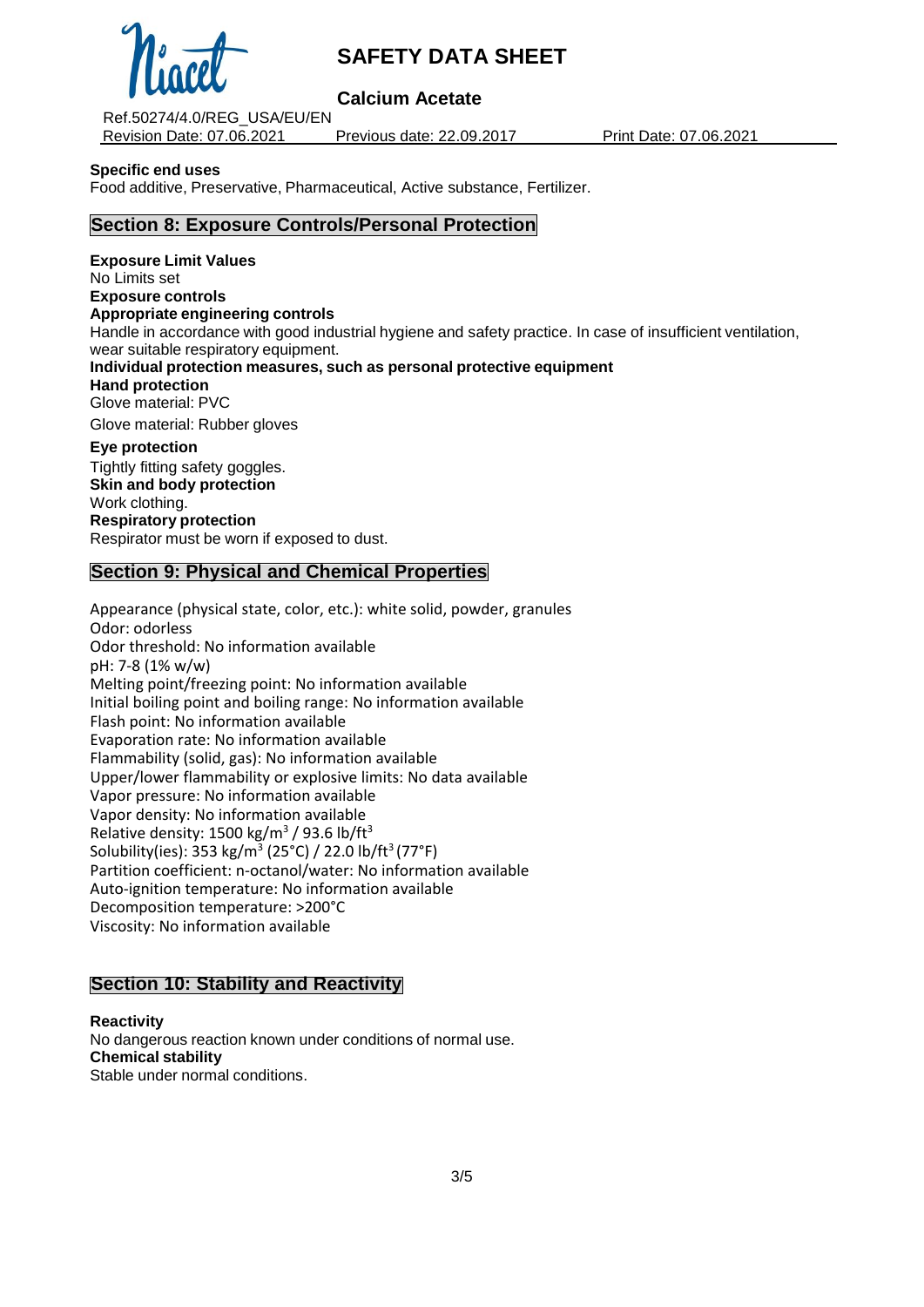

## **Calcium Acetate**

Ref.50274/4.0/REG\_USA/EU/EN Revision Date: 07.06.2021 Previous date: 22.09.2017 Print Date: 07.06.2021

## **Possibility of hazardous reactions**

Hazardous reactions: None known. **Conditions to avoid** Conditions to avoid: Stable under recommended storage conditions. The product is hygroscopic. **Incompatible materials** Materials to avoid: No data available **Hazardous decomposition products** Hazardous decomposition products: No data available

## **Section 11: Toxicological Information**

**Information on toxicological effects Acute toxicity**

LD50/Oral/rat: 4280 mg/kg **Irritation and corrosion** Skin: Not classified as irritating for skin. Eyes: Not classified as irritating for eyes. **Sensitisation** No data available **Long term toxicity** No data available

#### **Human experience**

Inhalation Exposure to dust at high concentrations. Symptoms: Irritation Skin contact Repeated or prolonged exposure, May cause mild irritation. Eye contact May cause mild irritation. Ingestion

## **Section 12: Ecological Information**

**Ecotoxicity effects Aquatic toxicity** no data available **Toxicity to other organisms** no data available

**Persistence and degradability** Biological degradability: Readily biodegradable

**Bioaccumulative potential** Bioaccumulation is unlikely. Partition coefficient: No information available

#### **Mobility in soil Mobility**

Water solubility: 353 kg/m $^3$  (25°C) / 22.0 lb/ft $^3$ (77°F) Water soluble. Stays in water phase. non-volatile